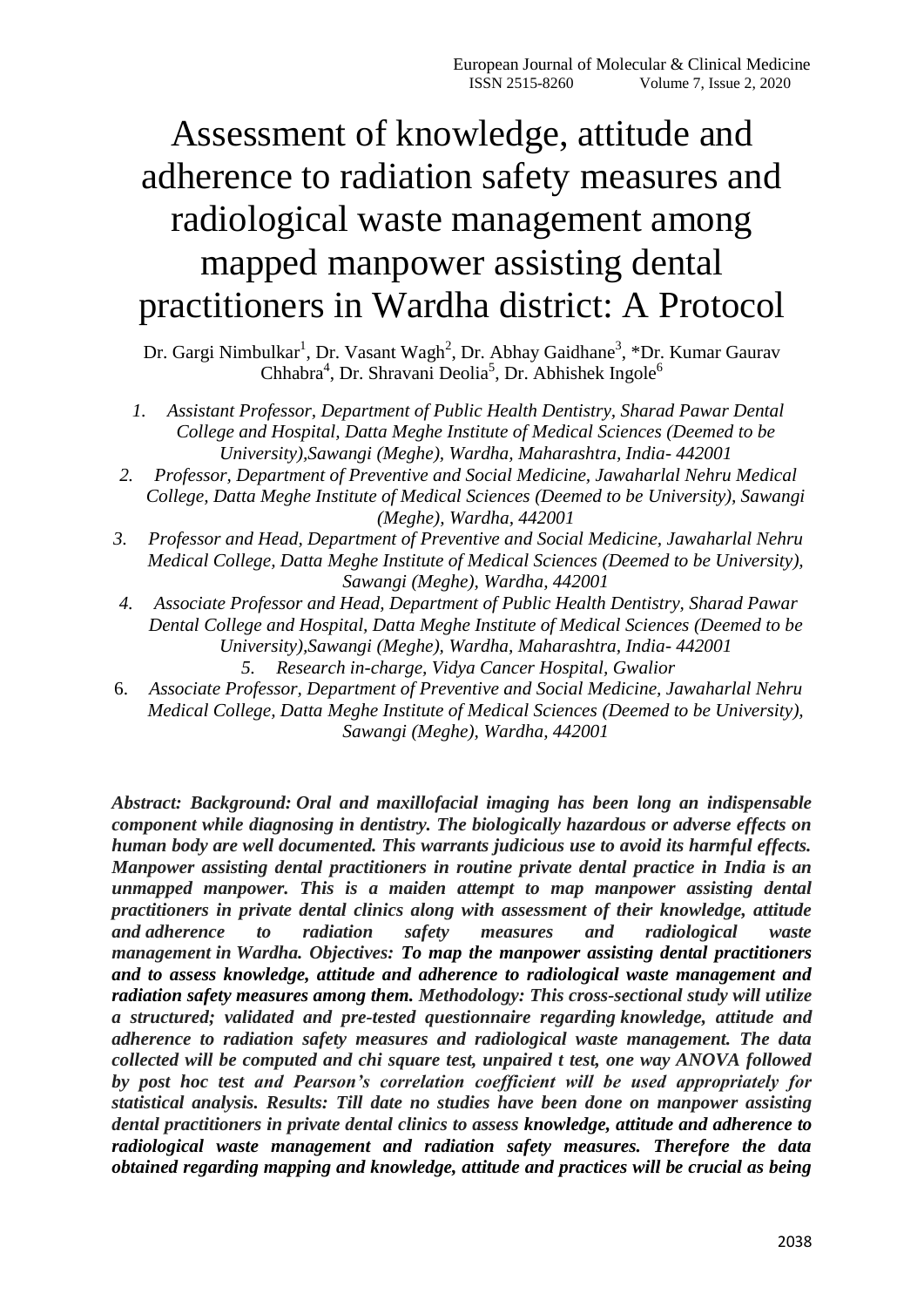*a baseline data. The results will depict the current scenario and prompt for actions to be taken in accordance with the outcome. Conclusion: As the literature review has shown that dental practitioners themselves have poor knowledge, similar results are expected from dental assistants. The degree of knowledge, attitude and adherence to radiation safety measures and radiological waste management among manpower assisting dental practitioners will be obtained and the findings can be shared with apex council for the appropriate action like designing and implementation of formal training program for these dental assistants along with mechanism for periodic up-gradation.*

*Keywords: Radiation safety, radiation hazard, radiology waste, dental assistants, occupational hazard.*

# **INTRODUCTION**

Oral radiography is an indispensable part of diagnostic tools in the field of dentistry. The hazardous effects of X-rays on human body have been well documented.<sup>1,2</sup> This necessitates judicious use of radiation modalities. As ALARA-principle states, the patient's radiation dose must be optimized to a degree which is as low as reasonably achievable.<sup>3</sup> Numerous protection guidelines have been set by different organizations worldwide and clinical trainings are given to dental students as a part of their academic curriculum for educating them towards the radiation hazards and the risks-reduction methods.<sup>4,5</sup> Though advances in technologies have reduced radiation doses considerably, negligence has been observed seen on part of the professionals when it comes to application of their knowledge and following the policies to keep a check and reduce the adverse health effects from the radiations.<sup>6-8</sup>

Radiographic films and processing solutions are used in conventional radiography which leads to generation of radiographic wastes. These wastes can be broadly classified as solid wastes including lead and silver whereas the primary effluent is soluble silver which if unprocessed and discharged into environment is immensely hazardous.<sup>9</sup>

The silver contaminating the ecosystem ultimately shows up in human body through food chain. It causes changes in blood cells, fatty degeneration of organs especially kidney and liver, bluish-gray discoloration of the skin and eyes and can accumulate in the brain and muscles.<sup>10</sup> Knowledge on radiographic waste management is sadly poor amongst the dental practitioners 11-13 who dispose the wastes in the same route as other non-toxic wastes inadvertently polluting the environment.

Now is the era of 4 or 6 handed dentistry. Therefore manpower assisting dentist in dental operating room has become vital part of any dental clinic. In India, most of the private dental clinics hire assistants for dental operating room without any professional qualification. The trend is to hire and train the personnel according to the needs of clinic. This assistant is given the responsibility to assist the dentist in all the clinical work related to the patient. Pertaining to radiography, the role of assistant often includes helping dentist in taking a dental radiograph, its development and radiological waste management.

The dentists are trained thoroughly in their curriculum and through CDE programs updated regularly regarding radiation safety measures and radiological waste management. But the dental assistants' training and capacity building in this context is questionable. As an employer, the onus is on hiring dentist to train the assistant regarding various protocols to be followed during radiography, regarding waste management, appropriate use of personal protective equipments, sterilization and disinfection of equipments and instruments and maintenance of hand as well as personal hygiene. The people being employed as assistant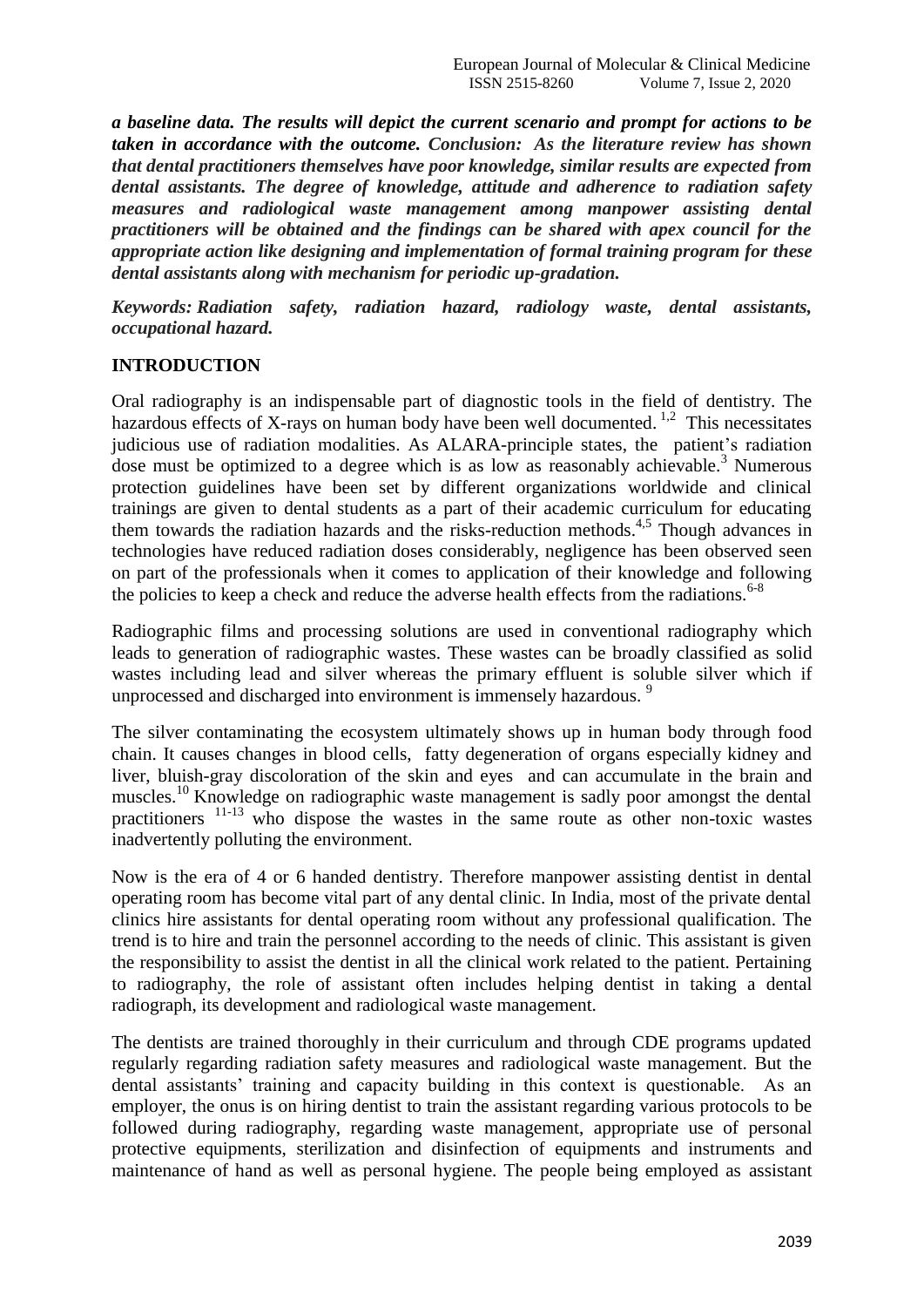vary in their educational qualifications ranging from uneducated to post graduate qualifications.

Literature review showed that the knowledge, attitude and practices of dentists pertaining to radiation safety and radiological waste management were deficient, inadequate or poor. $^{11-17}$ The paucity of research data regarding the knowledge, attitude and adherence to radiation safety measures and radiological waste management among assistants for dental operating room has been observed to the best of investigator's knowledge. Also there is paucity of data regarding their educational qualification status of the personnel being employed as assistants for dentist. Therefore, this study is a sincere attempt to map the manpower and determine dental assistant's knowledge, attitude and adherence to radiation safety measures and radiological waste management in Wardha district to obtain base line data.

# **METHODOLOGY**

#### **Ethical approval:**

This cross sectional study will be accomplished among manpower assisting dentist in private clinics of Wardha District after obtaining ethical approval from Institutional Ethical Committee.

#### **Aim and objectives:**

**Aim:** To assess of the knowledge, attitude and adherence to radiation safety measures and radiological waste management among mapped manpower assisting private dental practitioners in Wardha district

#### **Objectives:**

- 1. To map the manpower assisting dental practitioners
- 2. To assess knowledge, attitude and adherence to radiation safety measures among manpower assisting private dental practitioners
- 3. To assess knowledge, attitude and adherence to radiological waste management among manpower assisting private dental practitioners

# **Population:**

Dental assistants are defined as the manpower assisting dentist in the procedures related to the patient care such as case registration, case history record maintenance, sterilization and disinfection, assisting in examination, radiography and clinical procedures, manipulation of various dental materials, biomedical waste management etc. Dental assistants working in private dental clinics in Wardha district is the target population.

#### **Duration:**

The study duration will be 6 months from November 2019 to April 2020. **Eligibility criteria:**

Inclusion criteria:

- 1. At least 19 years of age
- 2. willing to partake in the study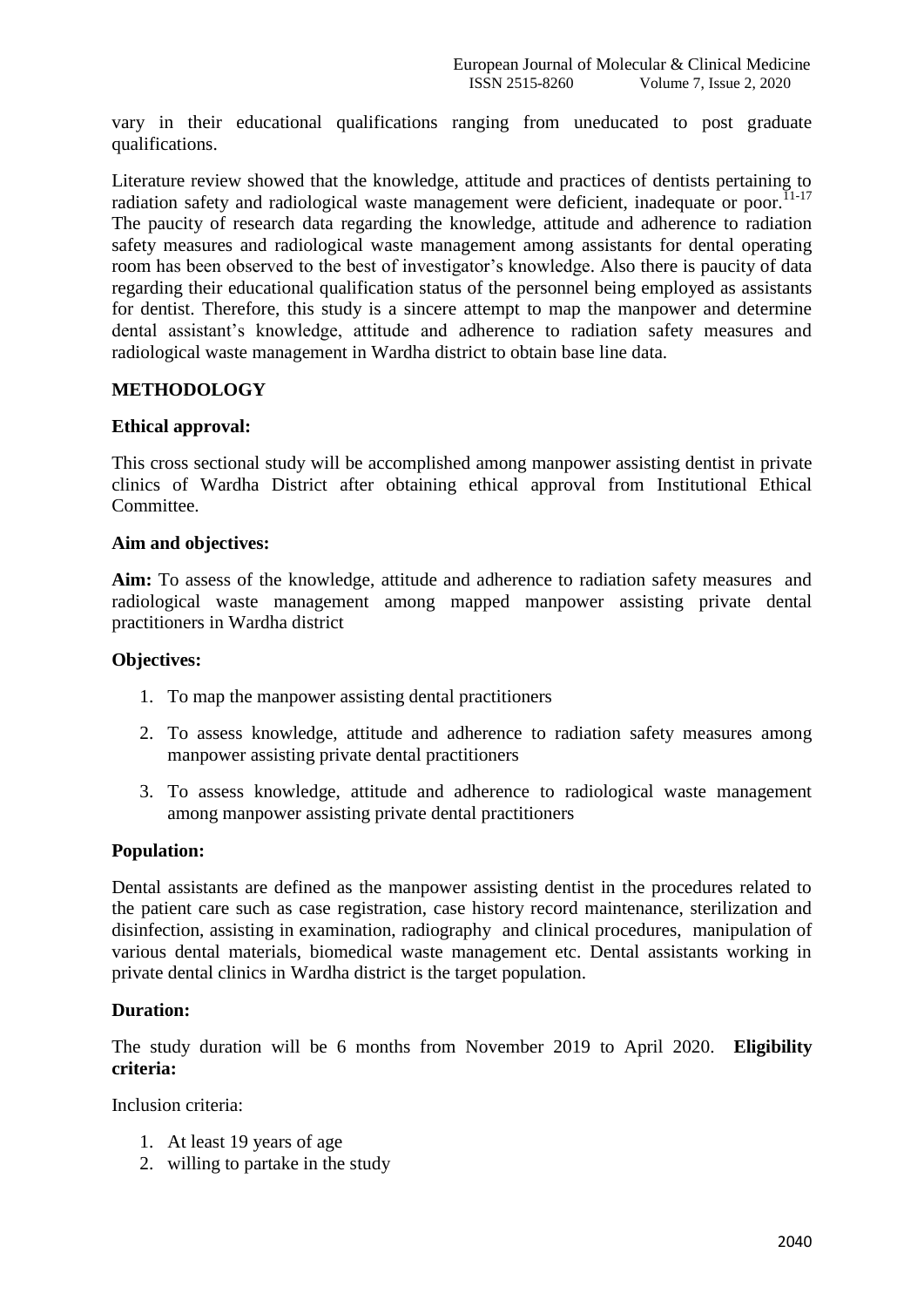Exclusion criteria:

- 1. Work experience in dental clinic of less than 1 year
- 2. Incompletely filled questionnaire

# **Research instrument:**

A pretested, validated, structured close ended questionnaire in close ended format will be designed in English after carrying out and collecting data through comprehensive literature search. The questionnaire will have following domains respectively: demographic details, knowledge, attitude, and practice. Validity and reliability assessment will be done with the help of subject matter experts. This questionnaire will be then translated to Marathi which is a local language by 3 bilingual translators. The questionnaire in Marathi will be back translated to English by another independent translator. Discrepancies between the original language and Marathi language will be noted, reviewed and resolved by the translators to confirm equivalence. The questionnaire will then be subjected to pre-test to assess the simplicity, perceptibility and comprehensibility.

Test-retest method will be used for assessing reliability and stability of the questionnaire. Internal consistency will be evaluated using Cronbach's alpha value for the aforementioned three sections. Thus, a final pre-tested, validated, close ended, self-structured and selfadministered questionnaire will be prepared.

# **Sampling technique:**

Complete enumeration method will be used

# **Data collection:**

Depending upon the capacity of the dental clinic, the number of dental assistants ranges from no to multiple personnel. Therefore, all the private dental clinics in Wardha district will be contacted and dental assistants will be asked to participate in the study. Study participants will be approached in the dental clinics and introduced about the research project. Written informed consent will be obtained and self-administered questionnaire will be given to be filled. The questionnaire will be collected back the next day from the respondent.

# **OUTCOMES:**

A detailed demographic profiling of the participants will be done thereby mapping this manpower. For knowledge based questions scoring, each correct answer will score 1 mark while incorrect answer will score 0 mark. If participants scored  $\geq$  mean score of the correctly answered questions it will be categorized as knowledgeable whereas score < mean score of the correctly answered questions will be categorized as not knowledgeable. Attitude will be assessed with five point Likert's scale. The scores given will be strongly agree  $= 5$  to strongly disagree  $= 1$  where positive response will be correct attitude whereas when the correct attitude will be negative response, the coding will be reversed i.e. strongly agree = 1 to strongly disagree = 5. Similar to knowledge based questions, total score of attitudinal questions will be computed and then, participants with  $\geq$  mean score were categorized as having good attitude and poor attitude if participants scored  $\lt$  mean score. Correct practice will secure 1 mark and incorrect practice will secure 0 marks. Total practice scores will be computed and participants score  $\geq$  mean score will be categorized as good practice and poor practice if scores will be < mean score.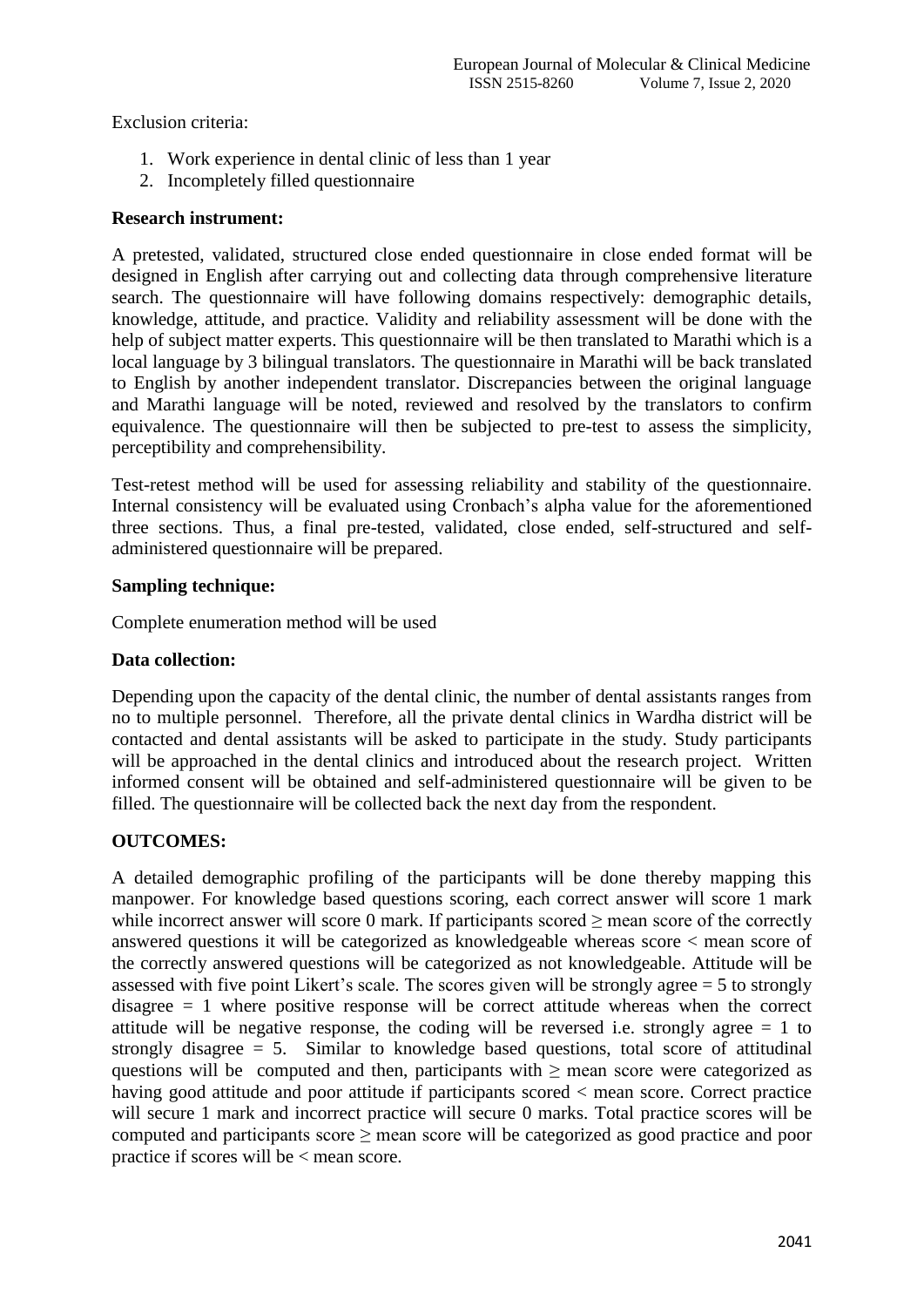# **STATISTICAL ANALYSIS:**

Data obtained will be entered in Microsoft excel sheets. SPSS version 20 will be utilized for statistical analysis. The results of descriptive analysis will be tabulated and represented as graphs as deemed appropriate. For comparison between groups Chi square test will be used. Unpaired t test and ANOVA will be used to compare means appropriately. Evaluation of the relationship between knowledge, attitude and practices will be done using Pearson's correlation coefficient.

# **EXPECTED RESULTS:**

The literature review has shown poor knowledge among dental professionals. Therefore there is high possibility of observing similar results among dental assistants who are trained by these dental professionals. If such results are obtained then the situation is grave as it not only affects the individual but also the environment. This questions the occupational and environmental safety. This evidence will strengthen the need of policy and guidelines to train the manpower appropriately and ensure occupational and environmental safety.

# **DISCUSSION:**

The results will depict the picture regarding the knowledge, attitude and adherence to radiation safety measures and radiological waste management among mapped manpower assisting dental practitioners in Wardha district. Till date there are no similar studies conducted on manpower assisting dental practitioners. Therefore the results obtained will be crucial in determining the maintenance of occupational safety standards.

#### **IMPLICATIONS:**

If the results suggest poor knowledge, attitudes and practices, the findings can be referred to apex council for designing a competency based certificate course for manpower assisting dental on radiation safety measures and radiological waste management for the manpower assisting dental professionals in the clinic before recruitment. Also guidelines regarding the periodic mandatory up gradation by means of attending continuing dental education programs to enhance the standards can be drafted. This will pave road for dental professionals to internalize quality assured health standards in their routine professional practice, to ensure occupational and environmental safety for themselves and the personnel working in the dental clinic.

# **REFERENCES**

- [1] Hwang SY, Choi ES, Kim YS, Gim BE, Ha M, Kim HY. Health effects from exposure to dental diagnostic X-ray. Environ Health Toxicol. 2018;33(4):e2018017. doi:10.5620/eht.e2018017
- [2] Schonfeld, J., Lee, C., Berrington de Gonzalez, A. Medical Exposure to Radiation and Thyroid Cancer. Clinical Oncology,2011;23: 244-250.
- [3] Ned Tijdschr Tandheelkd. 2015 May;122(5):263-70. doi: 10.5177/ntvt.2015.5.14227. [The ALARA-principle. Backgrounds and enforcement in dental practices]. [Article in Dutch; Abstract available in Dutch from the publisher] Berkhout WE.
- [4] AERB safety code (Code No. AERB/SE/MED-2) Mumbai 2001(1-20).
- [5] International commission in radiological protection. The 2007 Recommendation of the International Commission on Radiological Protection, ICRP Publication 103. Ann ICRP 2007;37:1-332.